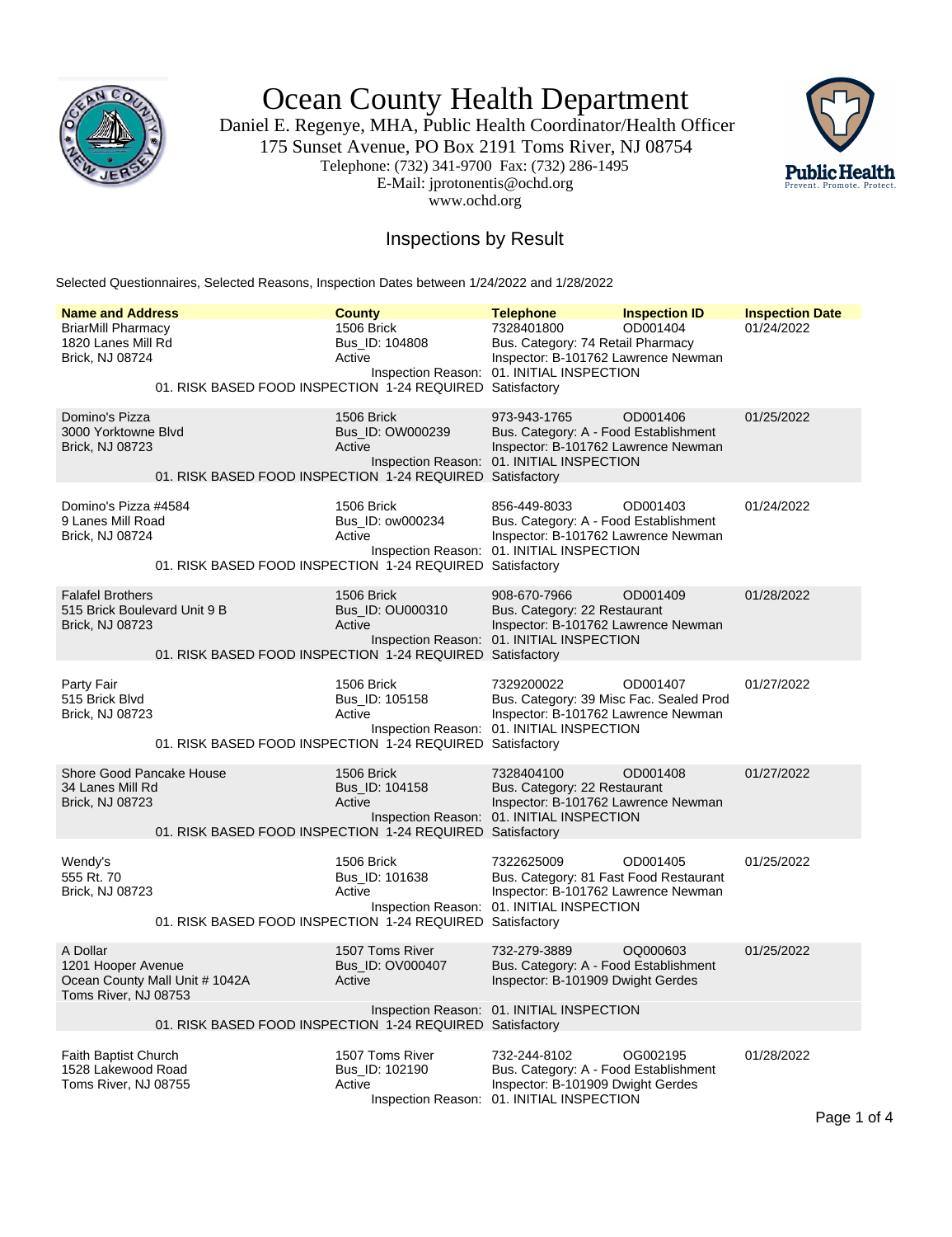## Inspections by Result

| <b>Name and Address</b>                                                      |                                                                                                   | <b>County</b>                                 | <b>Telephone</b>                                                                                                                           | <b>Inspection ID</b> | <b>Inspection Date</b> |
|------------------------------------------------------------------------------|---------------------------------------------------------------------------------------------------|-----------------------------------------------|--------------------------------------------------------------------------------------------------------------------------------------------|----------------------|------------------------|
|                                                                              | 01. RISK BASED FOOD INSPECTION 1-24 REQUIRED Satisfactory                                         |                                               |                                                                                                                                            |                      |                        |
| 129 Chestnut Street<br>Toms River, NJ 08753                                  | <b>First United Methodist Church</b><br>01. RISK BASED FOOD INSPECTION 1-24 REQUIRED Satisfactory | 1507 Toms River<br>Bus_ID: 99945<br>Active    | 732-349-8155<br>Bus. Category: A - Food Establishment<br>Inspector: B-101909 Dwight Gerdes<br>Inspection Reason: 01. INITIAL INSPECTION    | OQ000605             | 01/26/2022             |
|                                                                              |                                                                                                   |                                               |                                                                                                                                            |                      |                        |
| FYE #1579<br>1201 Hooper Avenue<br>Suite #1063<br>Toms River, NJ 08753       |                                                                                                   | 1507 Toms River<br>Bus_ID: OU002042<br>Active | 732-240-5577<br>Bus. Category: A - Food Establishment<br>Inspector: B-101909 Dwight Gerdes                                                 | OG002192             | 01/28/2022             |
|                                                                              | 01. RISK BASED FOOD INSPECTION 1-24 REQUIRED Conditionally Satisfactory                           |                                               | Inspection Reason: 01. INITIAL INSPECTION                                                                                                  |                      |                        |
| Garden State Distillery<br>13 Washington Street<br>Toms River, NJ 08753      |                                                                                                   | 1507 Toms River<br>Bus_ID: OW000727<br>Active | 732-773-8631<br>Bus. Category: A - Food Establishment<br>Inspector: B-101748 Clyde Flanegan                                                | OE001809             | 01/26/2022             |
|                                                                              | 01. RISK BASED FOOD INSPECTION 1-24 REQUIRED Satisfactory                                         |                                               | Inspection Reason: 01. INITIAL INSPECTION                                                                                                  |                      |                        |
| Holiday City Clubhouse #1<br>2170 Yorktown Boulevard<br>Toms River, NJ 08753 | 01. RISK BASED FOOD INSPECTION 1-24 REQUIRED Satisfactory                                         | 1507 Toms River<br>Bus_ID: 99958<br>Active    | 732-255-1006<br>Bus. Category: 06 Church (Non-Profit)<br>Inspector: B-101748 Clyde Flanegan<br>Inspection Reason: 01. INITIAL INSPECTION   | OE001805             | 01/25/2022             |
| Holiday City Clubhouse #2                                                    |                                                                                                   | 1507 Toms River                               | 732-255-2221                                                                                                                               | OE001804             | 01/25/2022             |
| 1846 Yorktowne Boulevard<br>Toms River, NJ 08753                             |                                                                                                   | Bus ID: 99959<br>Active                       | Bus. Category: A - Food Establishment<br>Inspector: B-101748 Clyde Flanegan<br>Inspection Reason: 01. INITIAL INSPECTION                   |                      |                        |
|                                                                              | 01. RISK BASED FOOD INSPECTION 1-24 REQUIRED Satisfactory                                         |                                               |                                                                                                                                            |                      |                        |
| Jersey Shore Supplements<br>452 Route 37 East<br>Toms River, NJ 08753        |                                                                                                   | 1507 Toms River<br>Bus_ID: OU002043<br>Active | 732-569-3469<br>Bus. Category: 84 Vitamin / Supp. Store<br>Inspector: B-101909 Dwight Gerdes<br>Inspection Reason: 01. INITIAL INSPECTION  | OG002196             | 01/28/2022             |
|                                                                              | 01. RISK BASED FOOD INSPECTION 1-24 REQUIRED Satisfactory                                         |                                               |                                                                                                                                            |                      |                        |
| Ocean Kids Academy<br>1172 Church Road<br>Toms River, NJ 08753               |                                                                                                   | 1507 Toms River<br>Bus ID: 50004851<br>Active | 7322447070<br>Bus. Category: 11 Day Care<br>Inspector: B-101748 Clyde Flanegan<br>Inspection Reason: 01. INITIAL INSPECTION                | OE001808             | 01/26/2022             |
|                                                                              | 01. RISK BASED FOOD INSPECTION 1-24 REQUIRED Satisfactory                                         |                                               |                                                                                                                                            |                      |                        |
| Redeemer Fellowship<br>1644 North Bay Avenue<br>Toms River, NJ 08753         |                                                                                                   | 1507 Toms River<br>Bus_ID: 103274<br>Active   | 732-914-8885<br>Bus. Category: 06 Church (Non-Profit)<br>Inspector: B-101748 Clyde Flanegan<br>Inspection Reason: 01. INITIAL INSPECTION   | OE001802             | 01/24/2022             |
|                                                                              | 01. RISK BASED FOOD INSPECTION 1-24 REQUIRED Satisfactory                                         |                                               |                                                                                                                                            |                      |                        |
| RWJ Barnabus Health Arena<br>1245 Old Freehold Road<br>Toms River, NJ 08753  | 01. RISK BASED FOOD INSPECTION 1-24 REQUIRED Satisfactory                                         | 1507 Toms River<br>Bus_ID: OU000386<br>Active | 732-818-8536<br>Bus. Category: 39 Misc Fac. Sealed Prod<br>Inspector: B-101748 Clyde Flanegan<br>Inspection Reason: 01. INITIAL INSPECTION | OE001810             | 01/28/2022             |
|                                                                              |                                                                                                   |                                               |                                                                                                                                            |                      |                        |
| Shogun Legacy<br>1536 North Bay Avenue<br>Toms River, NJ 08753               |                                                                                                   | 1507 Toms River<br>Bus_ID: 102544<br>Active   | 732-286-9888<br>Bus. Category: A - Food Establishment<br>Inspector: B-101748 Clyde Flanegan<br>Inspection Reason: 01. INITIAL INSPECTION   | OE001811             | 01/28/2022             |
|                                                                              | 01. RISK BASED FOOD INSPECTION 1-24 REQUIRED Satisfactory                                         |                                               |                                                                                                                                            |                      |                        |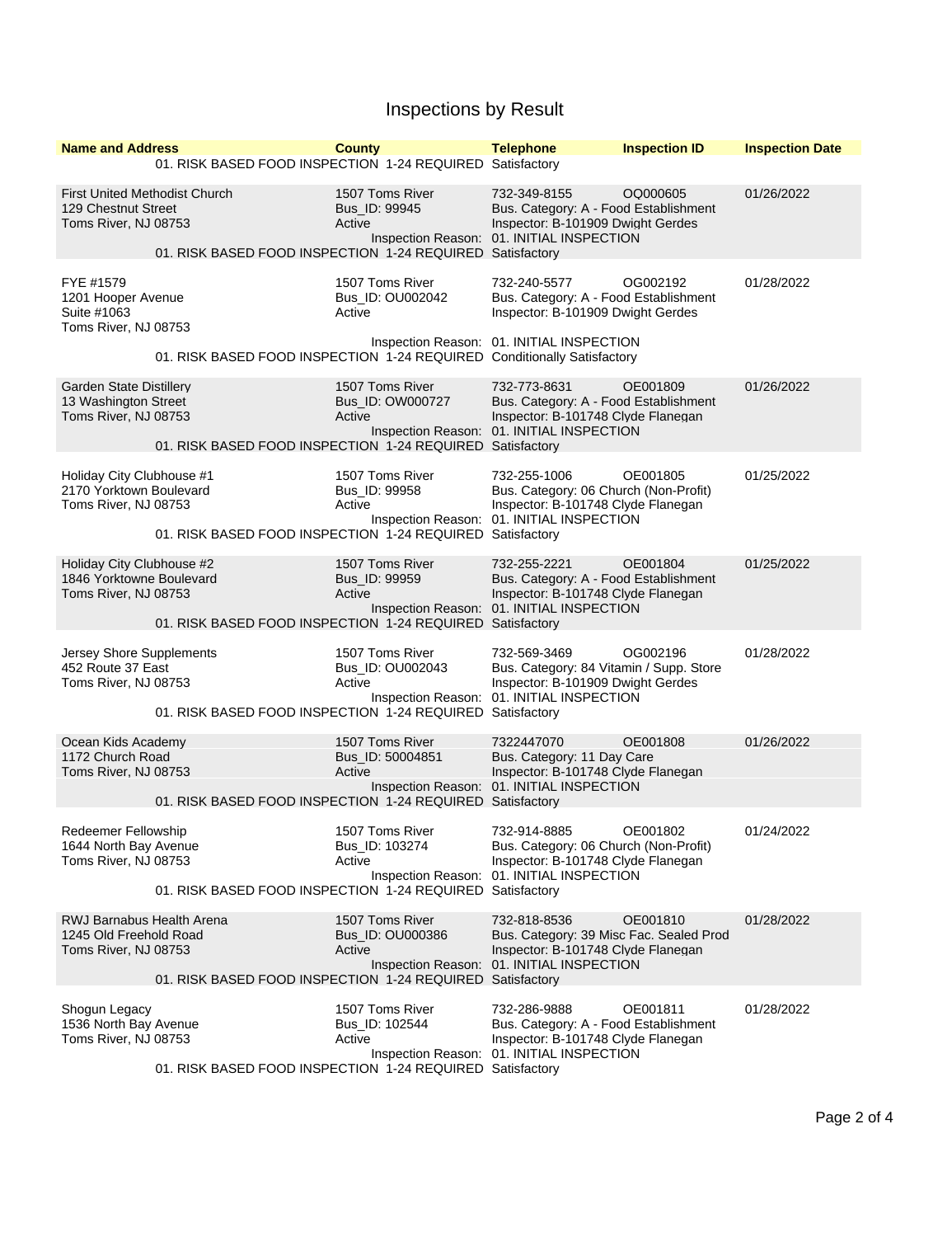## Inspections by Result

| <b>Name and Address</b><br>The White Owl Restaurant<br>1001 Arnold Avenue<br>Point Pleasant, NJ 08742 | <b>County</b><br>1507 Toms River<br>Bus ID: ow001323<br>Active<br>01. RISK BASED FOOD INSPECTION 1-24 REQUIRED Satisfactory | <b>Telephone</b><br>848 232 1156<br>Bus. Category: A - Food Establishment<br>Inspector: B-102062 George McCoy<br>Inspection Reason: 01. INITIAL INSPECTION | <b>Inspection ID</b><br>OH002252 | <b>Inspection Date</b><br>01/26/2022 |
|-------------------------------------------------------------------------------------------------------|-----------------------------------------------------------------------------------------------------------------------------|------------------------------------------------------------------------------------------------------------------------------------------------------------|----------------------------------|--------------------------------------|
| V.F.W. Post #6063<br>210 Courthouse Lane<br>Toms River, NJ 08753                                      | 1507 Toms River<br>Bus_ID: 99566<br>Active<br>01. RISK BASED FOOD INSPECTION 1-24 REQUIRED Satisfactory                     | 732-504-7491<br>Bus. Category: A - Food Establishment<br>Inspector: B-101748 Clyde Flanegan<br>Inspection Reason: 01. INITIAL INSPECTION                   | OE001806                         | 01/25/2022                           |
| Hope Cathedral and Food Pantry<br>46 Bennetts Mill Road<br>Jackson, NJ 08527                          | 1511 Jackson<br>Bus_ID: 18000017<br>Active<br>01. RISK BASED FOOD INSPECTION 1-24 REQUIRED Satisfactory                     | 7329289072<br>Bus. Category: 06 Church (Non-Profit)<br>Inspector: B-101718 Salli Wickel<br>Inspection Reason: 01. INITIAL INSPECTION                       | OF001412                         | 01/24/2022                           |
| Jackson House - Legacy Treatment Center<br>417 Smithburg Court<br>Jackson, NJ 08527                   | 1511 Jackson<br>Bus_ID: 104567<br>Active<br>01. RISK BASED FOOD INSPECTION 1-24 REQUIRED NO RESULTS                         | 6092671550<br>Bus. Category: 44 Intermediate Care Fac<br>Inspector: B-101718 Salli Wickel<br>Inspection Reason: 01. INITIAL INSPECTION                     | OF001416                         | 01/27/2022                           |
| Jackson Nutrition Program<br>45 Don Connor Blvd<br>Jackson, NJ 08527                                  | 1511 Jackson<br>Bus_ID: 104880<br>Active<br>01. RISK BASED FOOD INSPECTION 1-24 REQUIRED Satisfactory                       | 7329282313<br>Bus. Category: 06 Church (Non-Profit)<br>Inspector: B-101718 Salli Wickel<br>Inspection Reason: 01. INITIAL INSPECTION                       | OF001411                         | 01/24/2022                           |
| Jackson Senior Center<br>45 Don Connor Blvd.<br>Jackson, NJ 08527                                     | 1511 Jackson<br>Bus_ID: 100325<br>Active<br>01. RISK BASED FOOD INSPECTION 1-24 REQUIRED Satisfactory                       | 7329282313<br>Bus. Category: 06 Church (Non-Profit)<br>Inspector: B-101718 Salli Wickel<br>Inspection Reason: 01. INITIAL INSPECTION                       | OF001410                         | 01/24/2022                           |
| The Bagel Exchange/Bagel Bazaar<br>10 S New Prospect Rd<br>Jackson, NJ 08527                          | 1511 Jackson<br>Bus_ID: 104526<br>Active<br>01. RISK BASED FOOD INSPECTION 1-24 REQUIRED Conditionally Satisfactory         | 732 534-9320<br>Bus. Category: 23 Retail Bakery<br>Inspector: B-101718 Salli Wickel<br>Inspection Reason: 01. INITIAL INSPECTION                           | OF001413                         | 01/25/2022                           |
| <b>Wal-Mart #5414</b><br>580 US Highway 9<br>Lanoka Harbor, NJ 08734                                  | 1512 Lacey<br>Bus_ID: 103486<br>Active<br>Inspection Reason:<br>01. RISK BASED FOOD INSPECTION 1-24 REQUIRED Satisfactory   | 609-242-4231<br>Bus. Category: A - Food Establishment<br>Inspector: B102138 Susan Hendrix<br>01. INITIAL INSPECTION                                        | OJ001204                         | 01/24/2022                           |
| Dunkin Donuts # 353771<br>104 Route 70<br>Lakehurst, NJ 08733                                         | 1513 Lakehurst<br>Bus ID: 50003089<br>Active<br>01. RISK BASED FOOD INSPECTION 1-24 REQUIRED Conditionally Satisfactory     | 732-849-3118<br>Bus. Category: A - Food Establishment<br>Inspector: B-101909 Dwight Gerdes<br>Inspection Reason: 01. INITIAL INSPECTION                    | OG002193                         | 01/28/2022                           |
| <b>Talmud Torah Toras Yisroel</b><br>1339 River Avenue<br>Lakewood, NJ 08701                          | 1514 Lakewood<br>Bus_ID: OW001356<br>Active<br>01. RISK BASED FOOD INSPECTION 1-24 REQUIRED Satisfactory                    | 732 730 4837<br>Bus. Category: B - Food School<br>Inspector: B-102432 Karl Stine<br>Inspection Reason: 01. INITIAL INSPECTION                              | OK001783                         | 01/25/2022                           |
| Tehilas Chaya Sara<br>1115 Cross Street<br>Lakewood, NJ 08701                                         | 1514 Lakewood<br>Bus_ID: 50004770<br>Active                                                                                 | 732-370-0100<br>Bus. Category: A - Food Establishment<br>Inspector: B-102432 Karl Stine<br>Inspection Reason: 01. INITIAL INSPECTION                       | OK001784                         | 01/26/2022                           |